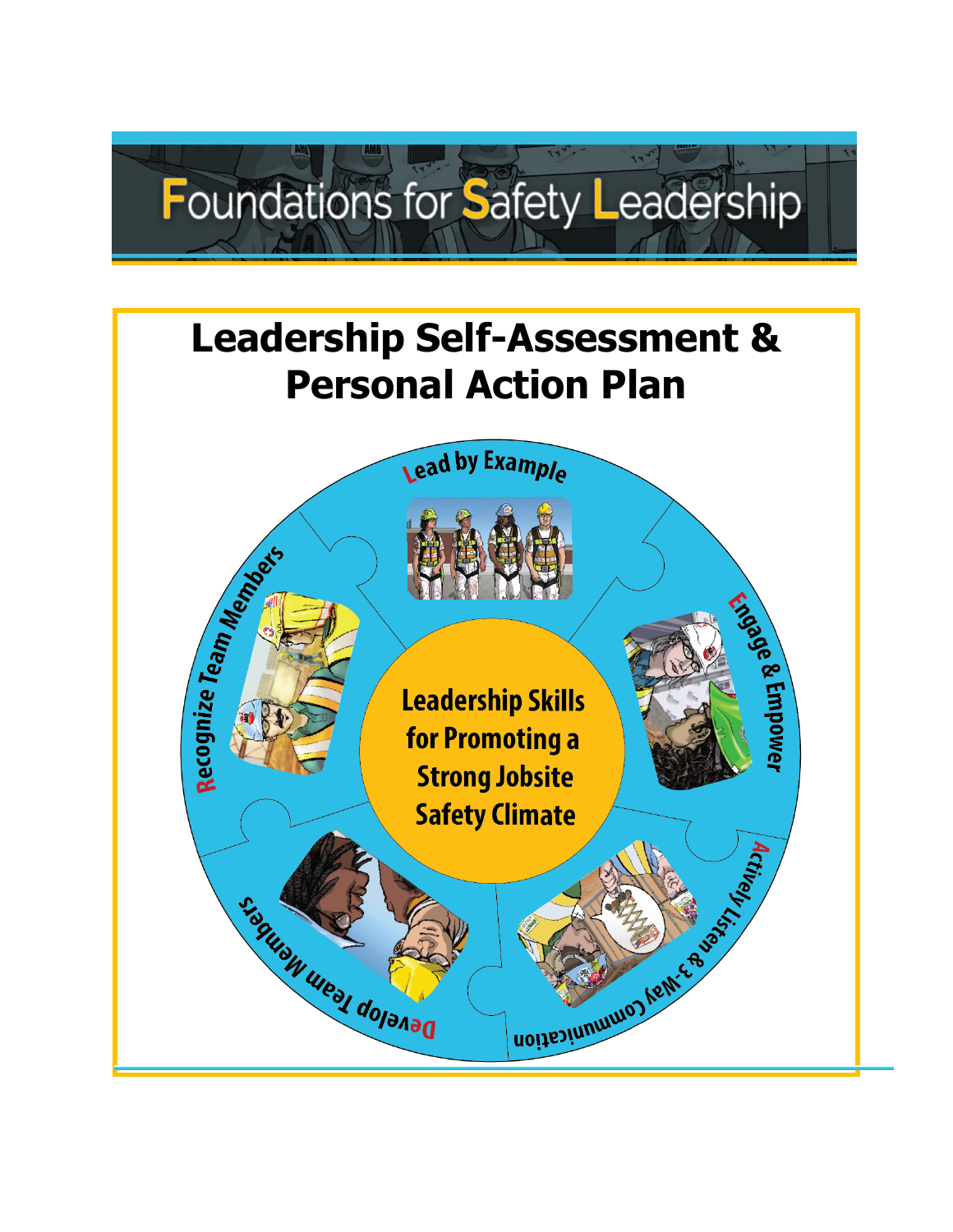## **SELF-ASSESSMENT ON THE 5 LEADERSHIP SKILLS**

#### **How often do you….**

|                                                                                                                     | <b>Always</b> | <b>Sometimes</b> | <b>Never</b> |
|---------------------------------------------------------------------------------------------------------------------|---------------|------------------|--------------|
| 1. Lead by example                                                                                                  |               |                  |              |
| Maintain a positive attitude about safety                                                                           | $\Box$        | □                | □            |
| Consider the safety implications of all your decisions                                                              | $\Box$        | □                | ⊓            |
| Set high expectations for team members                                                                              | $\Box$        | $\Box$           | □            |
| Walk the talk $-$ always follow safe work practices                                                                 | $\Box$        | □                | □            |
| Communicate with your team that everyone owns safety                                                                | $\Box$        | $\Box$           | □            |
| 2. Engage and empower team members                                                                                  |               |                  |              |
| Engage team members in daily safety meetings or morning<br>safety huddles                                           | □             | ⊓                | □            |
| Request input from team members about safety                                                                        | $\Box$        | $\Box$           | □            |
| Encourage team members to identify and report safety issues<br>such as hazards, concerns, injuries, and near misses | $\Box$        | □                | □            |
| 3. Actively listen and practice 3-way communication                                                                 |               |                  |              |
| Treat team members with respect when communicating with<br>them                                                     | $\Box$        | $\Box$           | □            |
| Actively listen to team members when they speak to you                                                              | $\Box$        | $\Box$           | □            |
| Practice 3-way communication with team members to ensure<br>your directions are understood                          | □             | ⊓                | $\Box$       |
| 4. DEvelop Team Members Through Teaching, Coaching, and Feedback                                                    |               |                  |              |
| Teach and coach members in a respectful manner                                                                      | σ             | □                | □            |
| Focus on the problem rather than judging the person when<br>you give feedback                                       | □             | □                | □            |
| Make sure team members know how to do a new task before<br>actually doing it                                        | ◻             | □                | □            |
| 5. Recognize Team Members for a Job Well Done                                                                       |               |                  |              |
| Say "good job" or "thank you" to team members who go<br>above and beyond to create a safe jobsite                   | $\Box$        | $\Box$           | □            |
| Use positive recognition of team members to encourage<br>jobsite safety                                             | $\Box$        | $\Box$           | □            |

**Total number of checks for each column \_\_\_\_\_\_ \_\_\_\_\_\_ \_\_\_\_\_\_**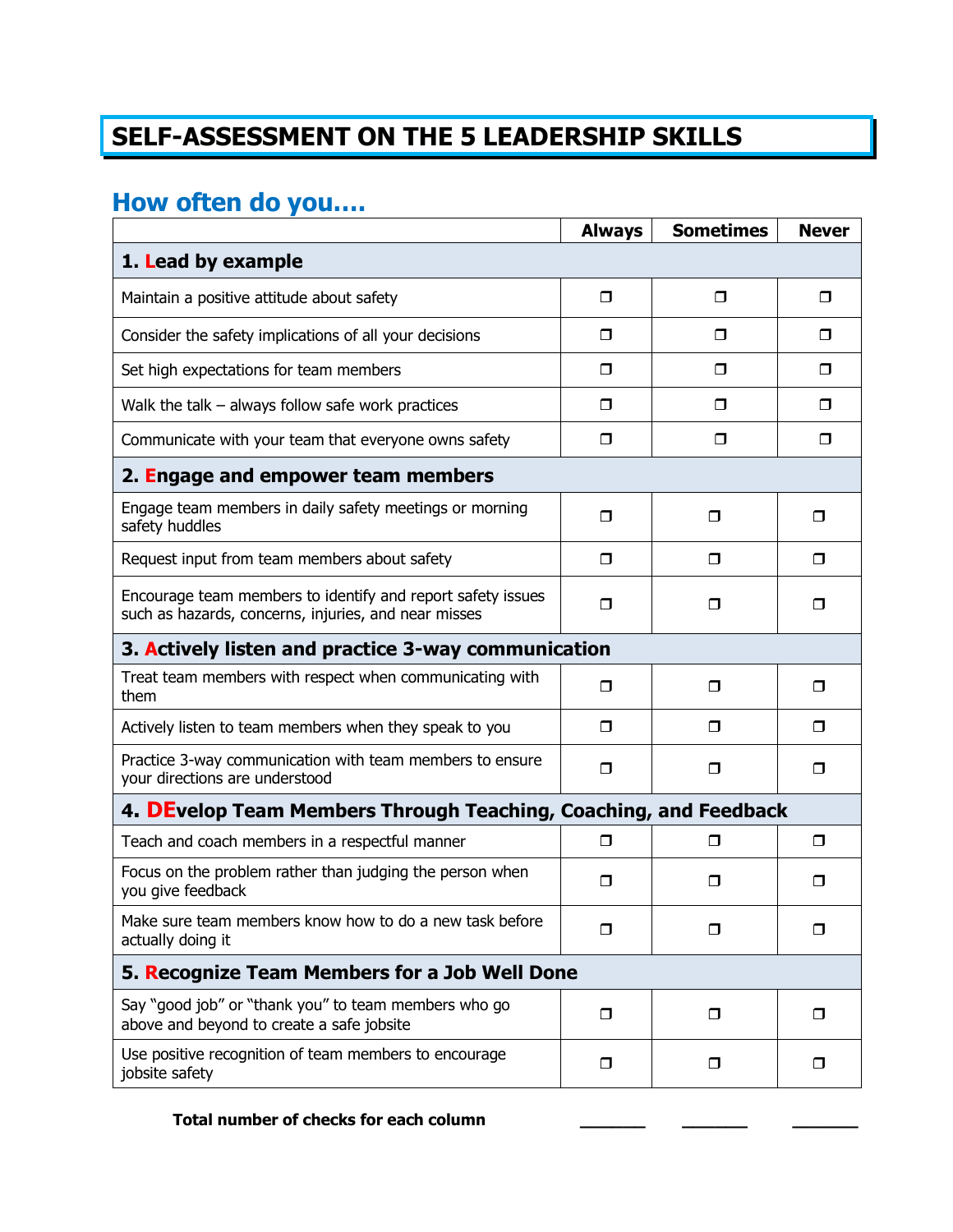### **ACTION PLAN**

Based on your self-assessment and your knowledge of the 5 safety leadership skills, answer the questions below to create your action plan – what steps will you take in the next few months to further develop your skills as a safety leader? Be specific.

**1. In which of the 5 skill areas are you doing very well?** (Checked "Always" for the majority of the questions)

- **2. Which skill areas do you need to work on or improve**? (Checked "Sometimes" or "Never" for the majority of the questions)
- **3. Which skill area(s) will you work on first, in the next 3 months, and what steps will you take?**

**4. Which skill area(s) will you work on next, in 3 – 6 months, and what steps will you take?**

#### **Follow up and track your progress**:

At the 3-month and 6-month point, check to see if you have taken the steps to becoming a more effective safety leader. Ask yourself:

- $\triangleright$  What is working well?
- $\triangleright$  If you haven't taken the steps, what is preventing you from doing so?
- $\triangleright$  Who can help you or give you the support you need?